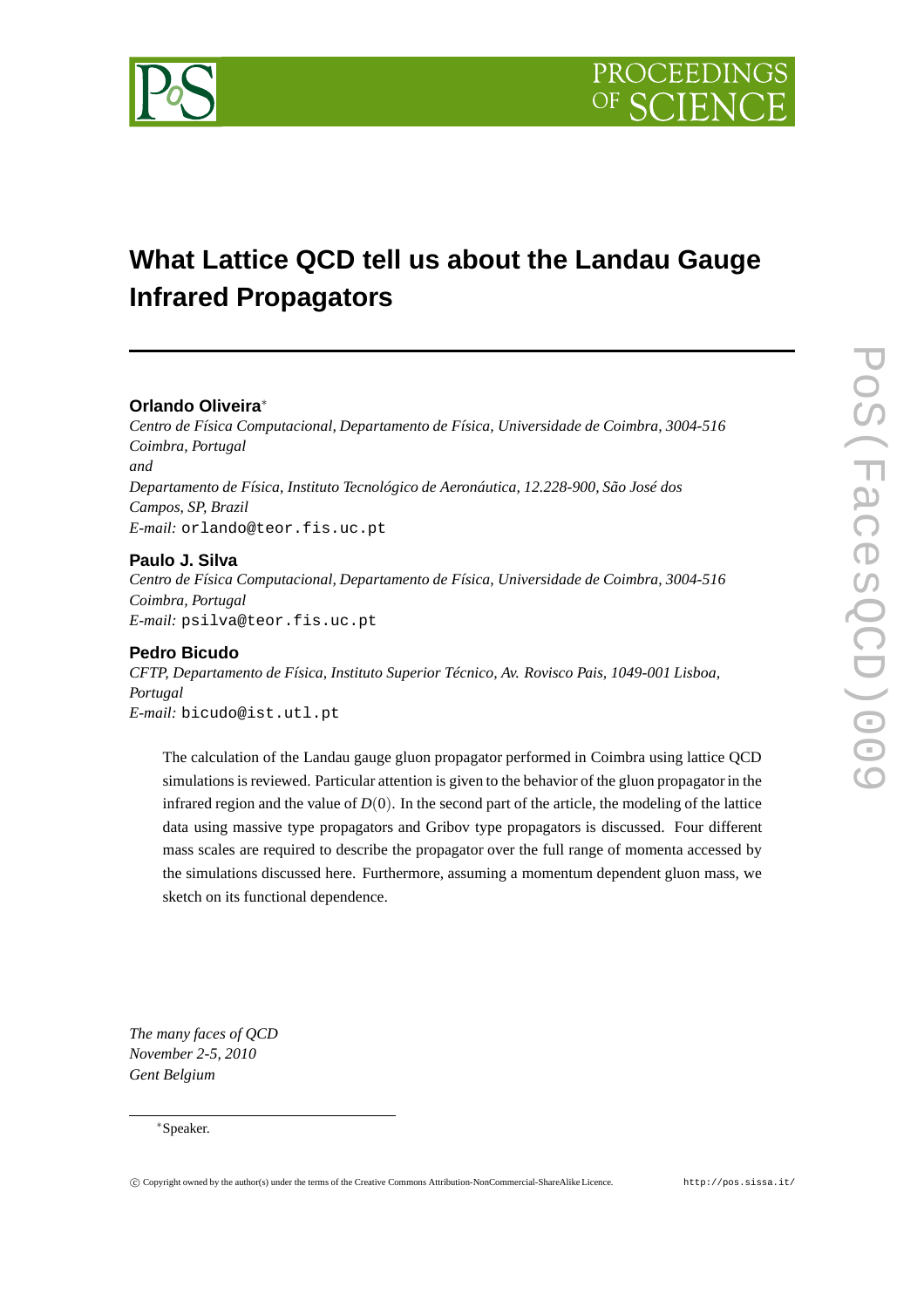# **1. Introduction and Motivation**

The investigation of the gluon propagator in the Landau gauge, with particular emphasis on the deep infrared region, has been a hot topic in the recent years, with many contributions coming from lattice QCD simulations and the solutions of the Dyson-Schwinger equations.

The QCD simulations for studying the gluon propagator in the Landau gauge with the SU(3) and  $SU(2)$  gauge groups, typically, use the Wilson action, which approaches the continuous action up to corrections of order  $\mathcal{O}(a^2)$ . Furthermore, the gauge procedure ends up satisfying the lattice version of the Landau gauge condition  $\partial \cdot A = 0$ . Again, the lattice gauge fixing condition reproduces the continuum condition up to corrections of order  $\mathcal{O}(a^2)$ .

In order to access the deep infrared properties of the gluon propagator, simulations have been performed on large volumes with a lattice spacing  $a \sim 0.2$  fm or, equivalently,  $a^{-1} \sim 1$  GeV which, for SU(3) simulations, corresponds to a  $\beta = 5.7$ . From the point of view of the lattice simulations, such a small  $\beta$  stands at the beginning of the perturbative scaling window and, therefore, one should expect a relatively large contribution from the finite lattice spacing effects.

In [1] the finite lattice size and anisotropic effects were studied using a simulation with  $\beta = 6.0$ , i.e.  $a = 0.10$  fm. Methods to minimize these artifacts were also investigated. These methods, the cylindrical and conic cuts, are now widely used. This study was repeated in [2] together with the investigation of finite volume effects by performing simulations for  $\beta = 6.0$  and  $\beta = 6.2$ , i.e.  $a = 0.075$  fm. If the finite lattice spacing effects seem to be under control, the finite volume effects show up mainly in the infrared region, with the zero momentum gluon propagator decreasing with the lattice volume. Similar conclusions were obtained using larger lattices volumes - see, for example, [3, 4, 26, 6]. If this effect is clearly seen in many lattice simulations, the extrapolation to the infinite volume is not so unanimous. In particular, depending on how you extrapolate to the infinite volume [7], one gets  $D(0) = 0$ , as predicted in [8, 9], or  $D(0) \neq 0$ . Generalizations of the Zwanziger work do not require necessarily a vanishing zero momentum gluon propagator [10, 11, 12]. Lattice simulations at finite volume, modulus the extrapolation to infinite volume, are in good agreement with such scenarios [13]. On the other hand, looking at quarks models derived from QCD that incorporate the propagation of the gluon [14], it seems that phenomenology does not care about the value of  $D(0)$ . Given that the zero momentum gluon propagator is connected with gluon confinement, it is a fundamental quantity and, in this sense, it would be nice to be able to have an estimate for  $D(0)$  from lattice simulations free of lattice artifacts.

In section 2, we review the large volume simulations, i.e. having at least  $V = (5.8 \text{ fm})^4$ , for the gluon propagator performed by the authors and discuss the possible values for *D*(0).

Besides the infrared behavior of the gluon propagator, we would like also to discuss the mass scales in the gluon propagator. The lagrangean of QCD has no mass scale. However, dimensional transmutation introduces a scale, Λ*QCD*, in association with the ultraviolet properties of the theory. Λ*QCD* is used to separate phenomena which belong to the non-perturbative regime of the theory, i.e. where the relevant momenta are small compared to  $\Lambda_{QCD}$ , or to the perturbative regime.

From the point of view of the gluon propagator, if one wants to parameterize its functional form more mass scales are required, being it as an effective gluon mass [15] or masses [16], the Gribov mass parameter [8, 9] or via the introduction of masses which are related with condensates required to define a non-perturbative Green's function generator for QCD [10, 11, 12]. For example, in [13]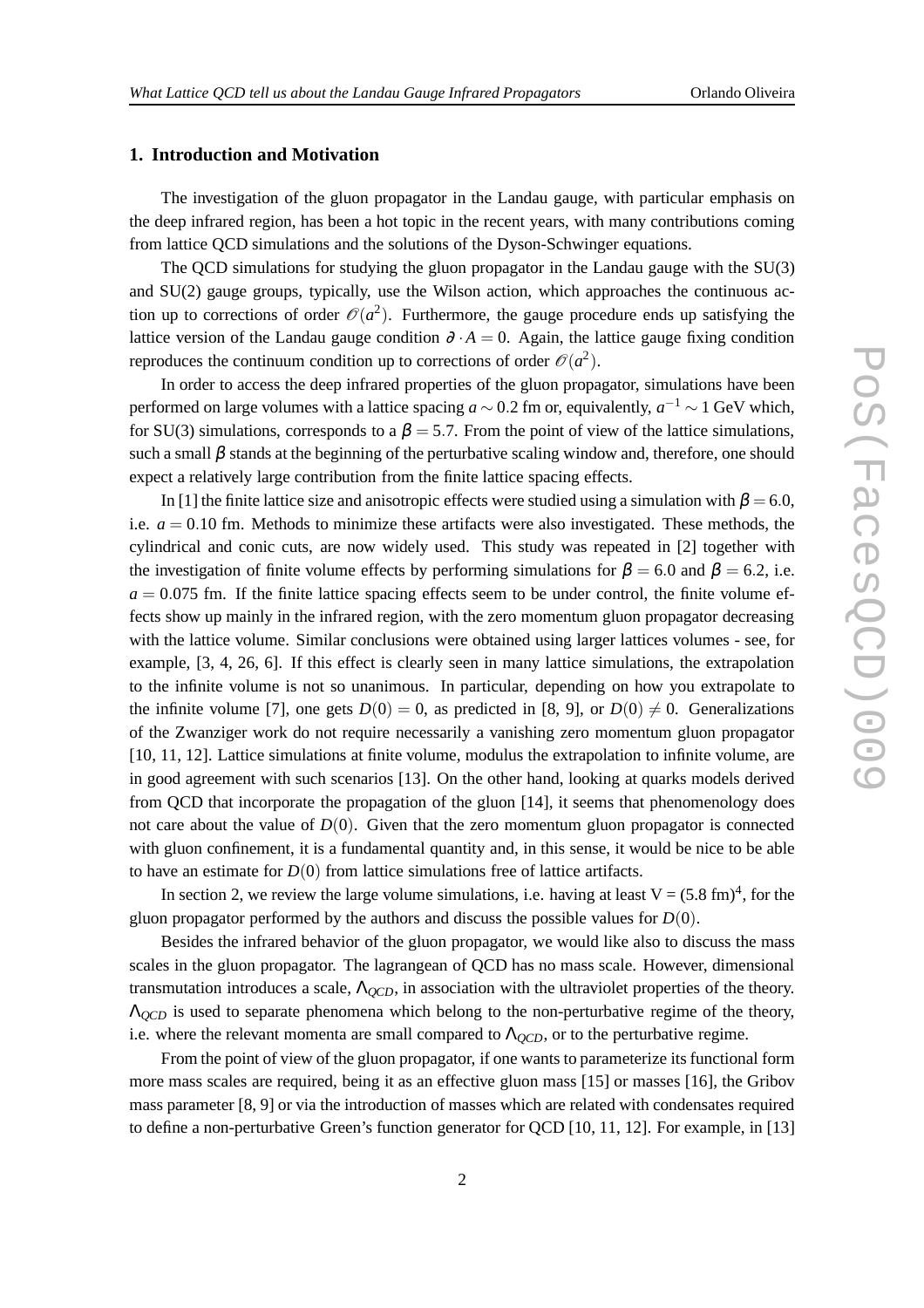

#### Renormalized Gluon Propagator -  $\mu = 3$  GeV

**Figure 1:** Renormalized gluon propagator. The numbers in the picture are the values for  $D(0)$  for the  $\beta = 5.7$ simulation using a 44<sup>4</sup> lattice,  $\beta = 6.0$  with a 80<sup>4</sup> lattice and  $\beta = 6.2$  for a 80<sup>4</sup> lattice.

the non-perturbative part of the lattice gluon propagator was described by

$$
D(q^2) = \frac{q^2 + M_1^2}{q^4 + M_2^2 q^2 + M_3^4},
$$
\n(1.1)

with the mass scales being  $M_1^2 = 2.15(13) \text{ GeV}^2$ ,  $M_2^2 = 0.337(47) \text{ GeV}^2$  and  $M_3^2 = 0.51 \text{ GeV}^2$ . The precise meaning of these mass scales depends on the theoretical scenario under discussion. The gluon propagator as given by equation  $(1.1)$  was used in  $[17]$  to compute the lowest mass glueball states within the so-called Refined Gribov-Zwanziger theory. Furthermore, in [18, 19] a Gribov-type propagator

$$
D(q^2) = \frac{q^2}{q^4 + M^4} \tag{1.2}
$$

was used to investigated the QCD operators which can correspond to relevant physical degrees of freedom, i.e. those operators whose propagator have a Källén-Lehmann representation. The Gribov type of propagator was also explored in [20] to develop a theoretical scenario to explain gluon confinement. Further, non-perturbative solutions of gluon-ghost Dyson-Schwinger equations also allow for a dynamical generated gluon mass [21, 22, 23] which, again, require other mass scales than Λ<sub>*OCD*</sub>.

In section 3, we try to define the minimum set of mass scales which can describe the lattice gluon propagator over the full range of momenta using two possible scenarios. For the two situations considered, we find that the propagator requires the introduction of four mass scales. It remains to see what are the relevance of these masses, if any, to physical phenomena.

#### **2. Gluon Propagator from Large Volume Simulations**

At Coimbra we have been computing the Landau gauge gluon propagator for several lattice spacings and volumes. Our goal is to perform a combined analysis of the finite lattice spacing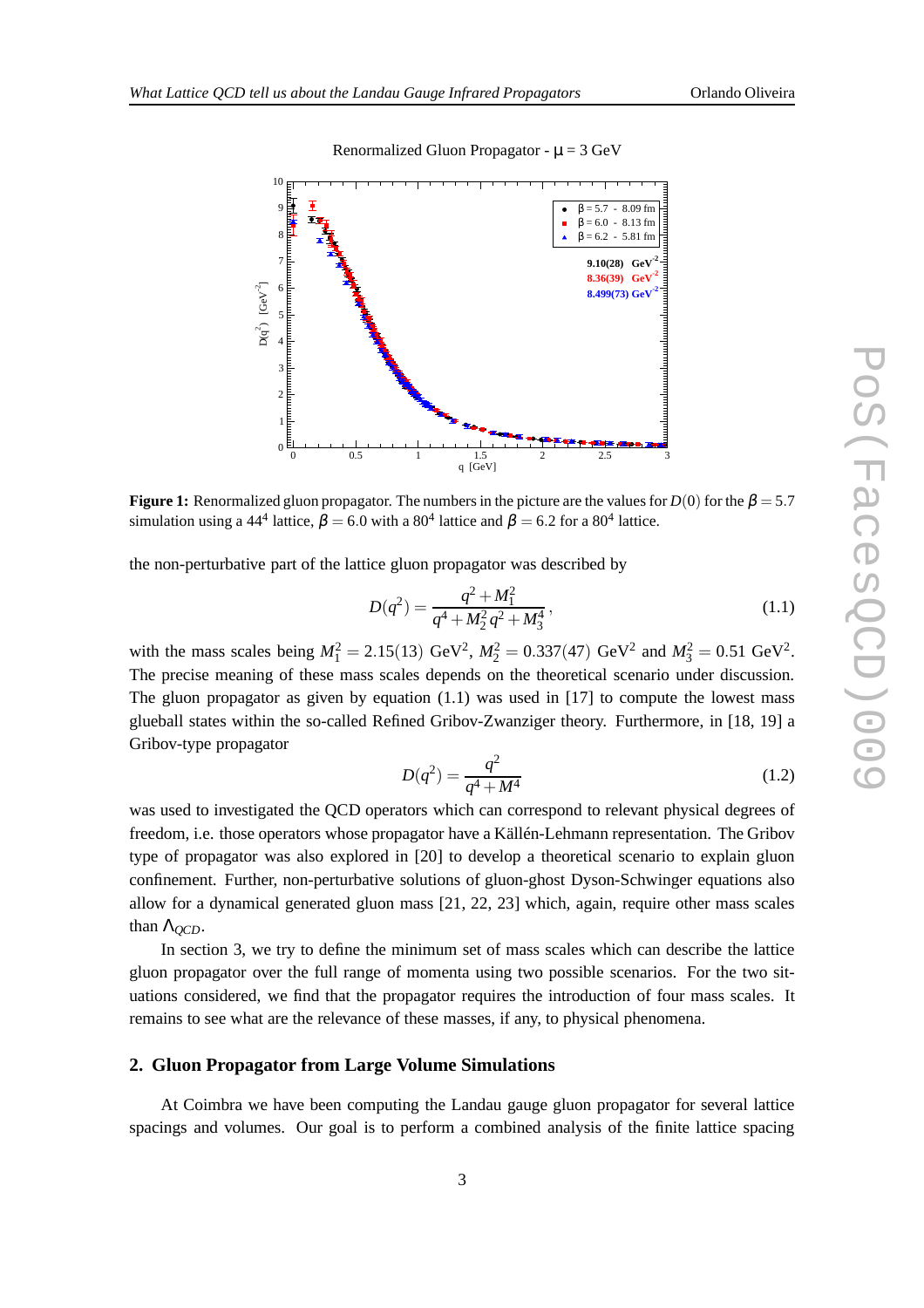

## Renormalized Gluon Dressing Function -  $\mu = 3$  GeV

**Figure 2:** Renormalized gluon dressing function.

and volume effects. We have just beginning such an investigation and the results will be reported elsewhere. Here, we will focus on our large volume simulations.

Figure 1 shows the renormalized gluon propagator for our largest lattice volumes for several  $β$  values. The corresponding values for  $D(0)$  are also reported. Definitions and the details on the computation of the propagator can be found in [24].

The propagators define a unique curve for momenta  $q > 0.7$  GeV. For smaller momenta, the propagator data for the finest lattice, which has the smallest physical volume, is below the corresponding data points for the  $\beta = 5.7$  and  $\beta = 6.0$  simulations. This is certainly a finite volume effect which deserves to be further investigated. A closer look at the so called gluon dressing function  $q^2D(q^2)$ , see figure 2, shows small but finite volume effects.

For smaller lattice volumes, the gluon propagator follows the behavior observed in figure 1. In all the simulations, no turnover on the gluon propagator at small momenta is observed. In what concerns the value for  $D(0)$ , the values reported are, within two standard deviations, compatible for all simulations. A combined value, averaging taking into account the statistical errors, gives  $D(0)$  = 8.536(70) GeV<sup>-2</sup>. This value is in good agreement with the estimate of [13] where  $D(0) = 8.3(5)$  $GeV^{-2}$  and slightly above the result of the large volume simulations performed by the Berlin-Moscow-Adelaide group [25] where  $D(0) = 7.53(19) \text{ GeV}^{-2}$ .

Can these results be an indication that  $D(0)$  is finite and non-vanishing in the infinite volume limit? To our mind, that depends on the way you want to look the gluon data. If one takes the propagator at its face value, then the lattice simulations points clearly towards a finite and nonvanishing  $D(0)$ . However, one should not forget that in the deep infrared region, one is relying on on-axis momenta and one is banging on the lattice walls. Anyway, from the simulations performed so far, the results look rather stable. However, if one looks at some details of the calculation, there are some holes which should be investigated, in particular, the question of zero modes which can give a large contribution to the deep infrared.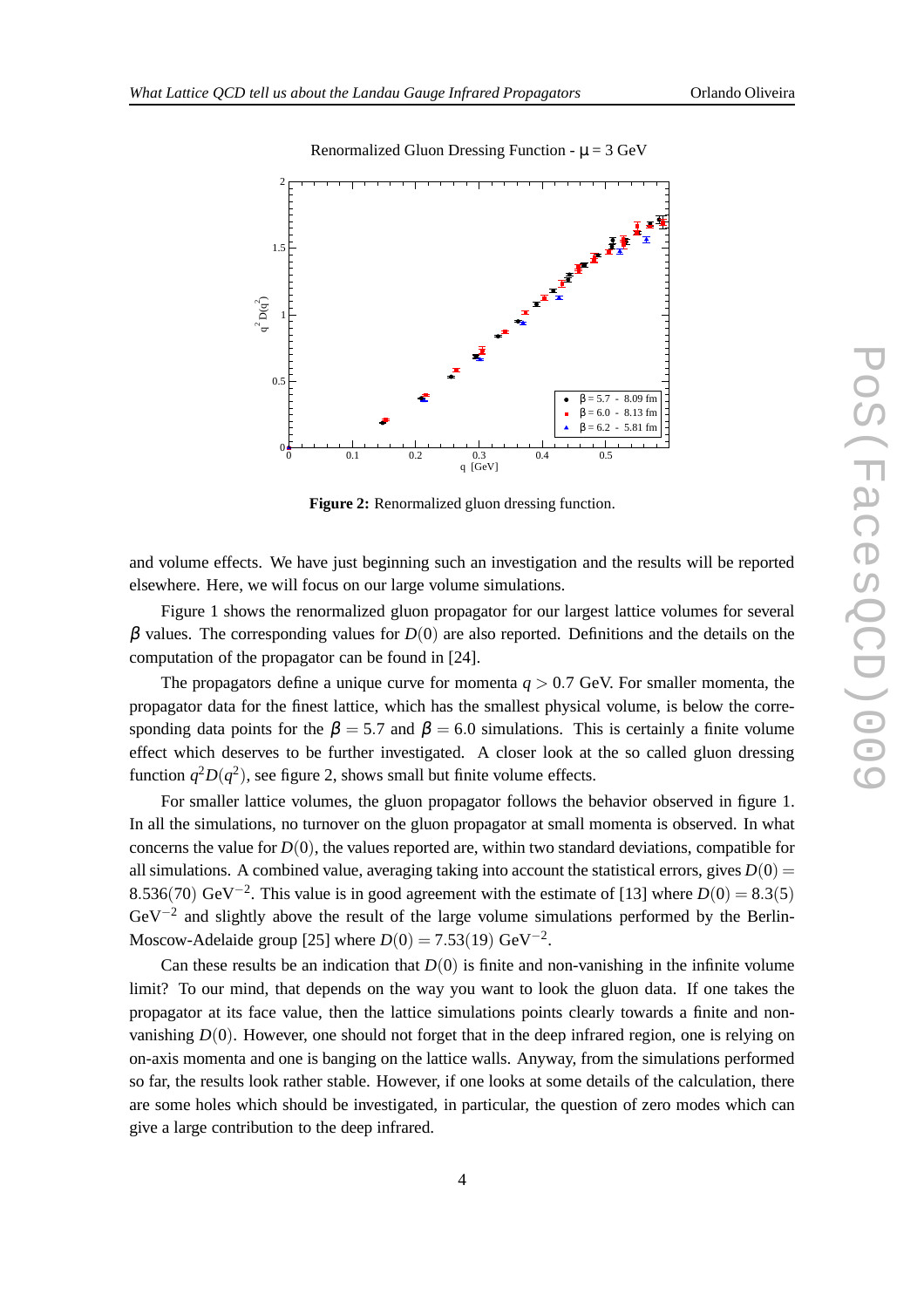

**Figure 3:** Ratios of the gluon propagator. See [26] for details. In the left hand side, the plots shows the ratios as directly obtained for the gluon propagator. In the right side, the ratios were shifted in order to agree for the highest  $R_q[n]$ .

In [26] we have looked at the compatibility of the lattice gluon and ghost propagators with a pure power law behavior in the deep infrared region using large asymmetric lattices. We will not reproduce the work here but will resume its main points. In the above cited work, we have investigated ratios of propagators as a function of ratios of momenta. The ratios of propagators are renormalization independent and, if the propagators are described by a pure power law, are universal functions. Furthermore, the advantage of the ratios being that they suppress finite volume/lattice spacing corrections. The results reported in [26] show that while the gluon propagator seems to follow a pure power law in the deep infrared, the ghost propagator doesn't. Moreover, at least for the gluon propagator, the results suggest a way to correct the propagator data. If this is taken into account as described in the appendix of [26], not only the corrected propagators become closer to each other, but also the corrected propagator decreases for momenta below 400 MeV.

Figure 3 shows the ratios for the gluon propagator computed for several lattice simulations. In the left hand side, the plot shows the ratios as measured from the gluon propagator. The differences between the different data can be understood as due to finite volume effects. In the right hand side, the propagator data were shifted to match the point at the highest  $R_q[n]$ , which corresponds to the smallest non-vanishing momenta available for each lattice. From the right part of figure 3, one can claim that the lattice propagator defines a universal curve and, in this sense, claim that the gluon propagator is compatible with a pure power law in the deep infrared. According to this analysis, the deep infrared propagator is described by

$$
D(q^{2}) = Z(q^{2})^{2\kappa} \qquad \text{with} \qquad \kappa = 0.528(14) \tag{2.1}
$$

and *D*(0) vanishes. Further details can be found in [27].

From the point of view of the phenomenology, the results of [14], although obtained within a quark model, suggest that it would be quite hard to get some insight from phenomenology on the "correct" value for  $D(0)$  and distinguish, in this way, what value one should consider.

#### **3. Mass Scales from the Lattice Gluon Propagator**

We start our discussion of the mass scales for the lattice gluon propagator assuming that it can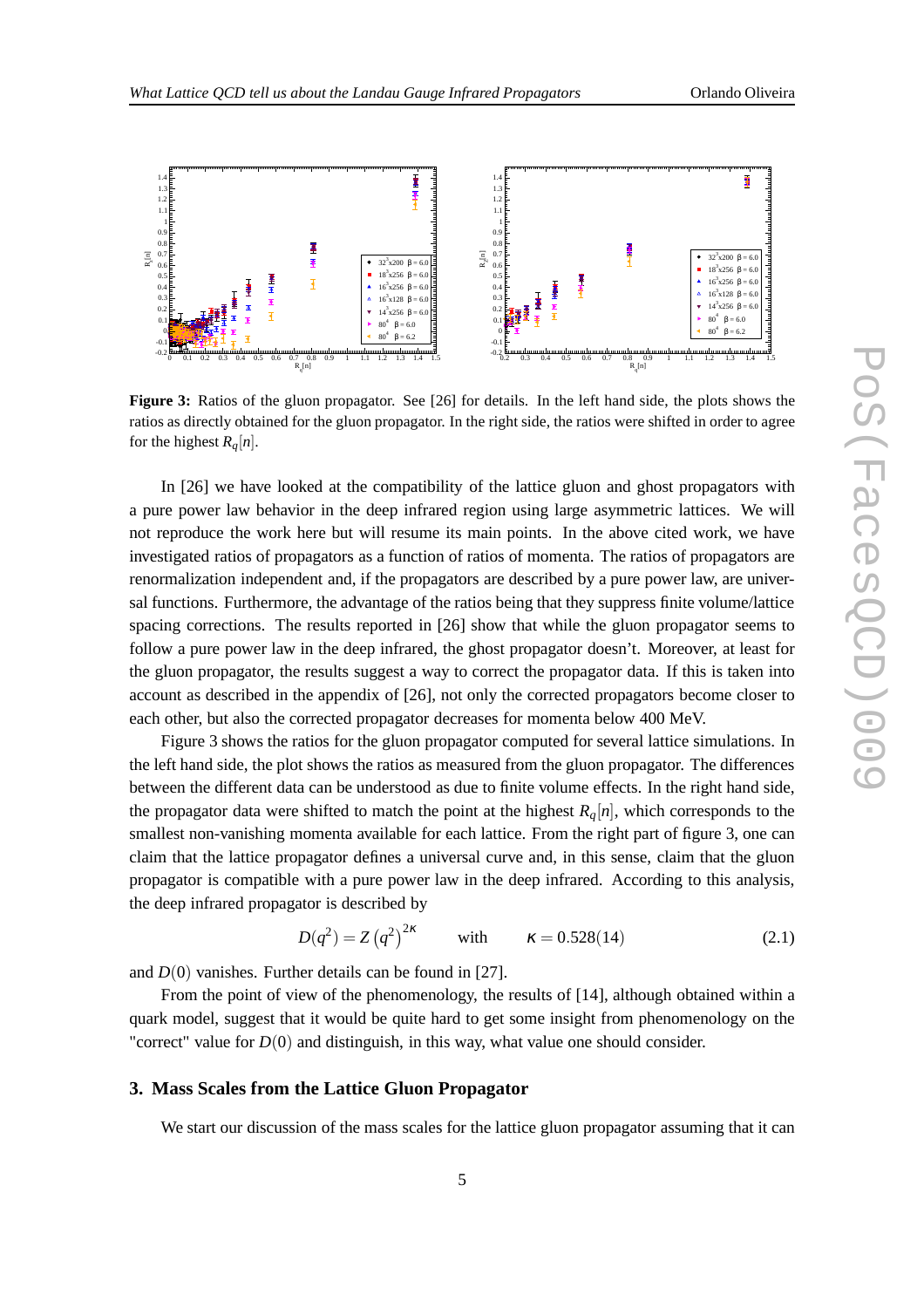

**Figure 4:** The infrared gluon propagator as a massive type propagator.

be described by a massive type propagator [15], i.e. that

$$
D(q^2) = \frac{Z}{q^2 + M^2}.
$$
\n(3.1)

The lattice data is fitted, in the range  $q \in [0, q_{max}]$ , to equation (3.1). Figure 4 resumes the outcome of fits.

From fitting the gluon propagator computed with the largest physical volume, i.e. the simulation using  $\beta = 6.0$  and an 80<sup>4</sup> lattice, it follows that the lattice data can be described by equation (3.1) up to momenta  $q = 482$  MeV, which has the smallest  $\chi^2/d.o.f$ , with  $M = 641(10)$  MeV and  $Z = 3.99(13)$ . The corresponding  $\chi^2/d.o.f.$  being 1.15. This parameters give a  $D(0) = 10.58(41)$  $GeV^{-2}$ , which is slightly above the values claimed in the previous section.

The full range of momenta cannot be described by a massive type propagator, unless we allow *Z* and *M* to become functions of the momenta. The computation of  $Z(q^2)$  and  $M^2(q^2)$  were investigated in [15]. Performing a slide window analysis, it was found that  $Z(q^2)$  can be described by

$$
Z(q^2) = \frac{Z_0}{\left[A + \ln\left(q^2 + m_0^2\right)\right]^{\gamma}},\tag{3.2}
$$

where  $\gamma$  is the anomalous gluon dimension, and the fits give  $Z_0 \sim 1.0$ ,  $A \sim -0.4$  and  $m_0^2 \sim 1.57$ GeV<sup>2</sup> for a  $\chi^2/d.o.f. = 1.8$ . The mass squared is well described for momenta above 1 GeV by

$$
M^{2}(q^{2}) = c_{0} + c_{1} q^{2} \ln q^{2}, \qquad (3.3)
$$

with *q* given in GeV,  $c_0 \sim -0.3$  GeV<sup>2</sup>,  $c_1 = -0.2$  for a  $\chi^2/d.o.f. = 1.8$  and, for momenta below 1 GeV, is given by

$$
M^2(q^2) = 0.58(4) - 1.24(4)q^2;
$$
\n(3.4)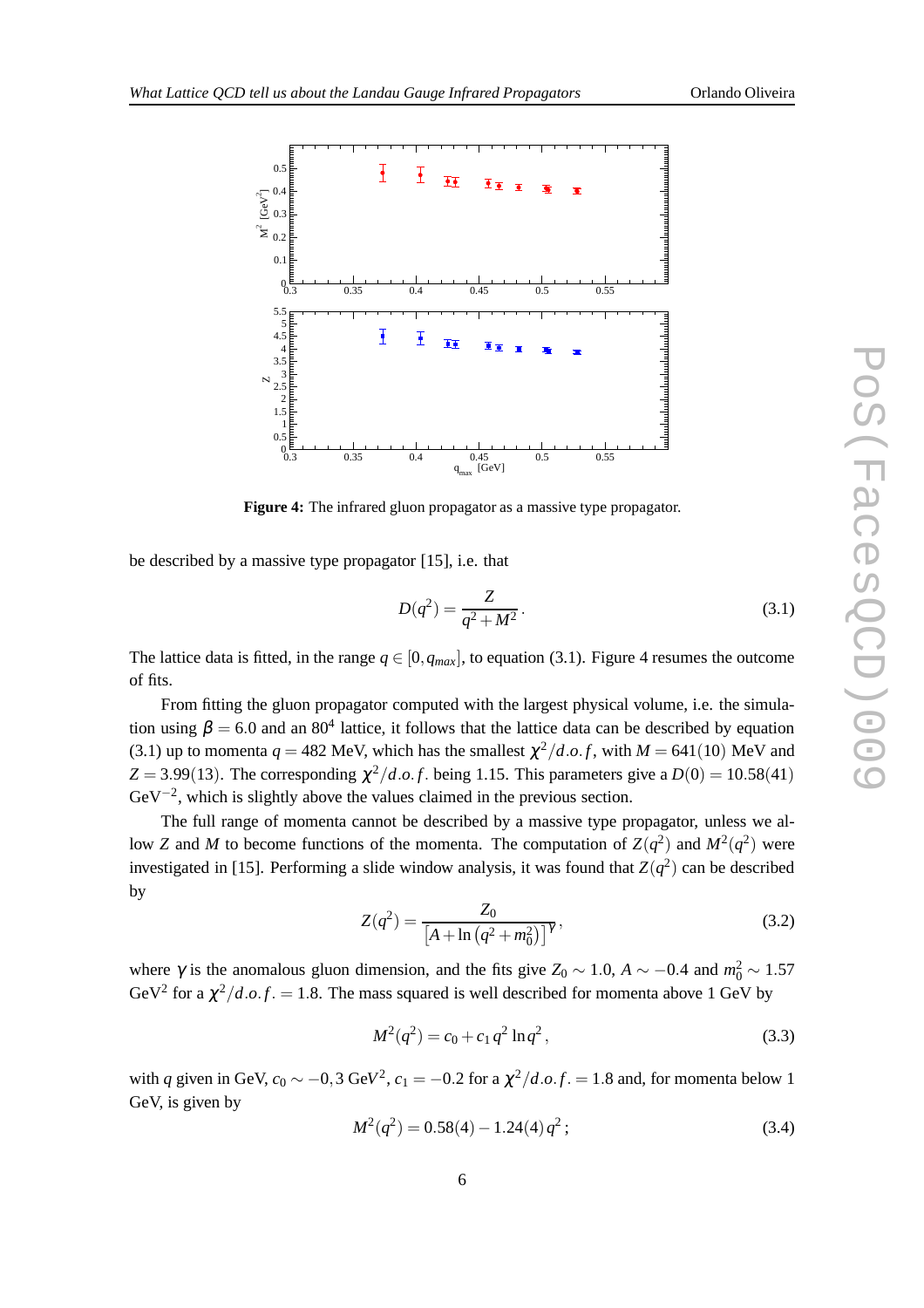

**Figure 5:** The lattice gluon dressing function  $q^2D(q^2)$  as a sum of multi massive type propagators. The various curves correspond to various *N*. The legend includes the mass scales corresponding to each fit.

the  $\chi^2/d.o.f. = 1.8$ . Note that (3.4) is the expression of [21] for the dynamical generated gluon mass, where a non-perturbative solution of the gluon-ghost Dyson-Schwinger equations was investigated.

Another possibility to describe the gluon propagator is to assume that  $D(q^2)$  is given by a sum of massive type propagators, i.e.

$$
D(q^2) = \sum_{i=1}^{N} \frac{Z_i}{q^2 + M_i^2}.
$$
\n(3.5)

Note that equation (3.5) is a simplified Källén-Lehmann representation for the propagator. The figure shows that by increasing *N* one is able to described the lattice data over a wider range of momenta. The various fits give

$$
\begin{aligned}[0.57&\left(\{3.535(64),0.5907(86)\}\right)1.4\right] \\ &\left[1.52\Big(\{17(3),0.797(17)\}\{-17(3),1.035(31)\}\Big)1.5\right] \\ &\left[6.46\Big(\{31(6),0.851(16)\}\{-52(11),1.062(26)\}\{22(9),1.257(40)\}\Big)1.6\right] \\ &\left[7.77\Big(\{33(9),0.900(26)\}\{-54(12),1.163(49)\}\{33(14),1.65(12)\}\{-11(11),2.11(24)\}\Big)1.1\right] \end{aligned}
$$

where the results were written as  $\left[q_{max}\left(\{Z_i, M_i\}, i=1\cdots N\right)\chi^2/d.o.f.\right]$ , with *q* and *M* expressed in GeV. The last line corresponds to the full range of momenta for the largest physical volume that we have simulated. We would like to call the reader attention to the stability of the numbers, when increasing *N* and the fitting range. Furthermore, note that the lattice gluon propagator requires some negative *Z<sup>i</sup>* . Given that (3.5) can be viewed as a Källén-Lehmann representation, negative *Z* means that the gluon propagator is not an asymptotic state of the *S*-matrix.

The above investigation shows that the lattice gluon propagator requires four mass scales. Note that the values for the masses are within typical hadronic masses.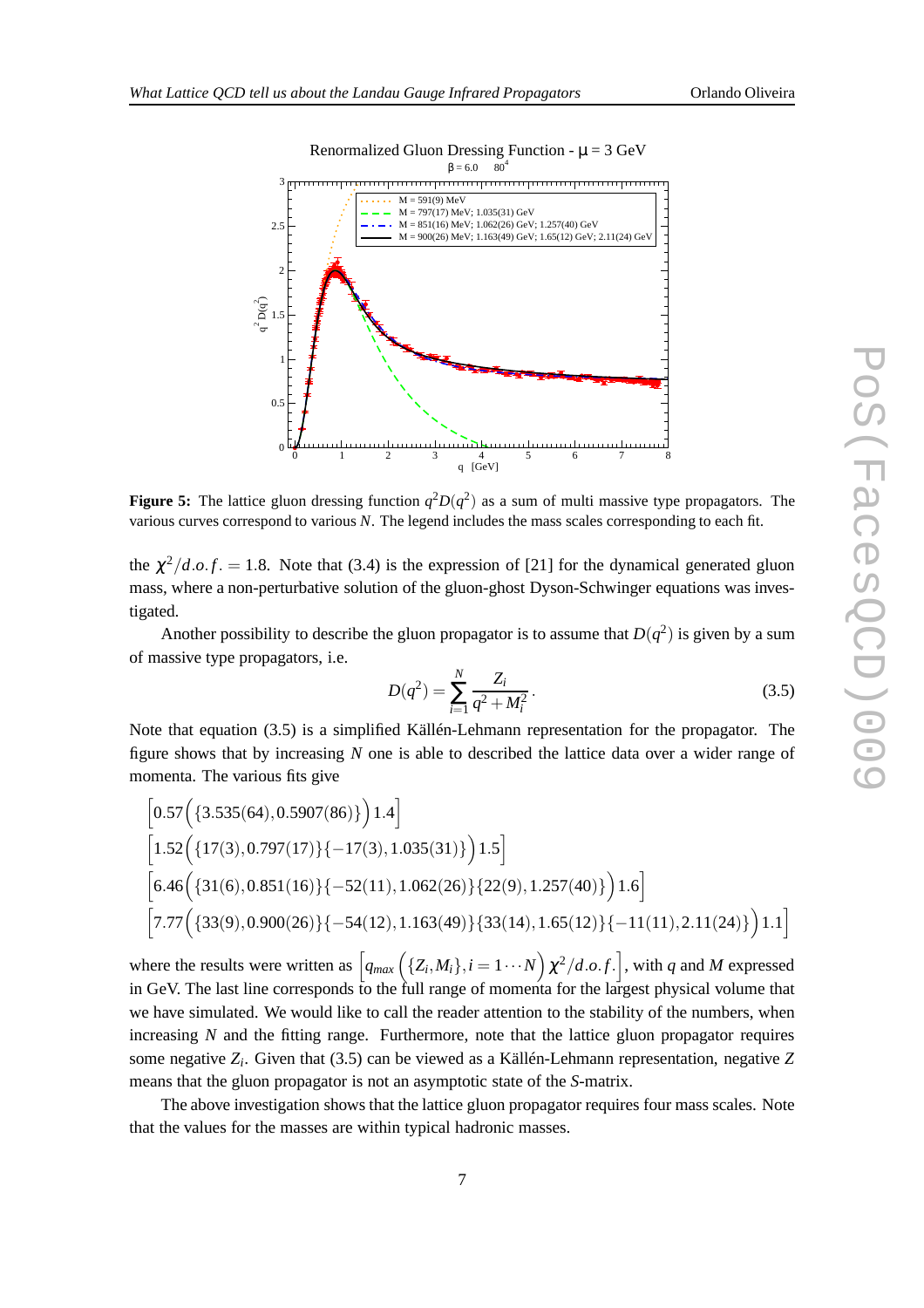



# **Figure 6:** The lattice gluon dressing function  $q^2D(q^2)$  as a sum of multi massive Gribov type propagators. The various curves correspond to various *N*. The legend includes the mass scales corresponding to each fit.

As a final comment, we would like to address whether the gluon propagator can be described by a multiple mass Gribov type formula, i.e.

$$
D(q^2) = \sum_{i=1}^{N} Z_i \frac{q^2}{q^4 + M_i^4}.
$$
\n(3.6)

A similar investigation as for expression (3.5) shows that when  $N = 1$  the Gribov formula does not match the lattice data, i.e. for  $N = 1$  it turns out that  $\chi^2/d.o.f.$  is always above 2. However, if one considers higher *N*, then the multiple mass Gribov type propagator (3.6) is compatible with the lattice data in an appropriate range of momenta. Following the same notation as before, the fits give

$$
\begin{bmatrix} 0.90 \left( \{ 0.430(19), 0.1639(38) \}, \{ 1.692(17), 0.4343(31) \} \right) 1.6 \end{bmatrix}
$$
  
\n
$$
\begin{bmatrix} 3.60 \left( \{ 0.487(19), 0.1724(36) \}, \{ 1.766(17), 0.4588(37) \}, \{ -1.3412(83), 1.505(15) \} \right) 1.6 \end{bmatrix}
$$
  
\n
$$
\begin{bmatrix} 7.77 \left( \{ 0.504(20), 0.1748(37) \}, \{ 1.773(17), 0.4647(43) \}, \{ -0.251(12), 4.48(19) \} \right) 1.3 \end{bmatrix}
$$

and can be seen in figure 6 together with the lattice data. Again, the description of the lattice data over the full momentum range requires four mass scales.

In what concerns the value for *D*(0), the multiple massive type propagator gives a *D*(0)  $\sim$  10 GeV−<sup>2</sup> (with large statistical errors), while the multiple Gribov type propagator requires *D*(0) = 0. The Gribov-type propagator also provides an estimate where the turn over can be observed. Indeed, the first derivative of  $D(q^2)$  vanishes for  $q = 190$  MeV, with the derivative being negative for momenta above 0.19 GeV and positive below. The renormalized gluon propagator together with the fit to (3.6) can be seen in figure 7.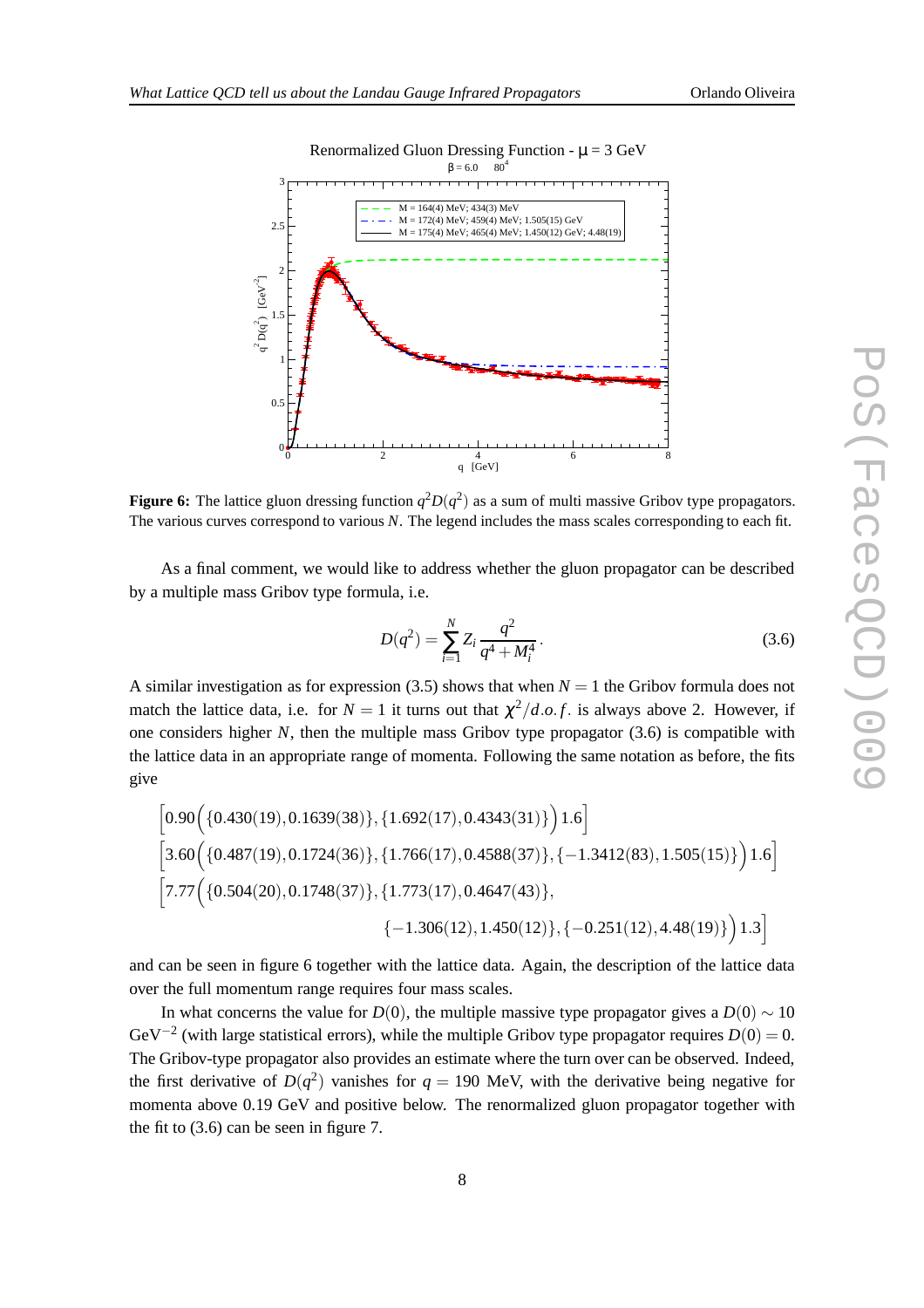

**Figure 7:** The lattice gluon propagator as a sum of multi massive Gribov type propagators.

#### **4. Final Comments**

In this article we review the calculation of the Landau gauge gluon propagator by OO and PJS performed in Coimbra using lattice QCD simulations. Although, the lattice data seems to point towards a finite and non-vanishing  $D(0)$  around 8 GeV<sup>-2</sup>, there are still some open questions which deserve to be investigated. In particular, why the ratios of propagators point towards a power law behavior in the infrared region and a  $D(0) = 0$  needs to be understood.

In the second part of the article, the modeling of the lattice data using massive type propagators and Gribov type propagators is discussed. It is shown that the full range of momenta can be described using four different mass scales. On the other side, assuming a mass dependent gluon mass, its functional dependence is sketched. In particular, it is shown that the lattice data is compatible with the parameterization used in the non-perturbative investigation of the Dyson-Schwinger equations. In what concerns the infrared gluon propagator, we show that up to momenta around 500 MeV, the gluon propagator is well described by a massive type propagator, with an effective gluon mass around 640 MeV.

# **Acknowledgements**

The authors acknowledge financial support from FCT under contracts PTDC/FIS/100968/2008, CERN/FP/109327/2009 and (P.J.S.) grant SFRH/BPD/40998/2007. O.O. acknowledges financial support from FAPESP.

## **References**

- [1] D. B. Leinweber, J. I. Skullerud, A. G. Williams, Claudio Parrinello, *Phys. Rev.* **D58**, 031501 (1998).
- [2] D. B. Leinweber, J. I. Skullerud, A. G. Williams, Claudio Parrinello, *Phys. Rev.* **D60** , 94507 (1999); Erratum-ibid. **D61**, 079901 (2000).